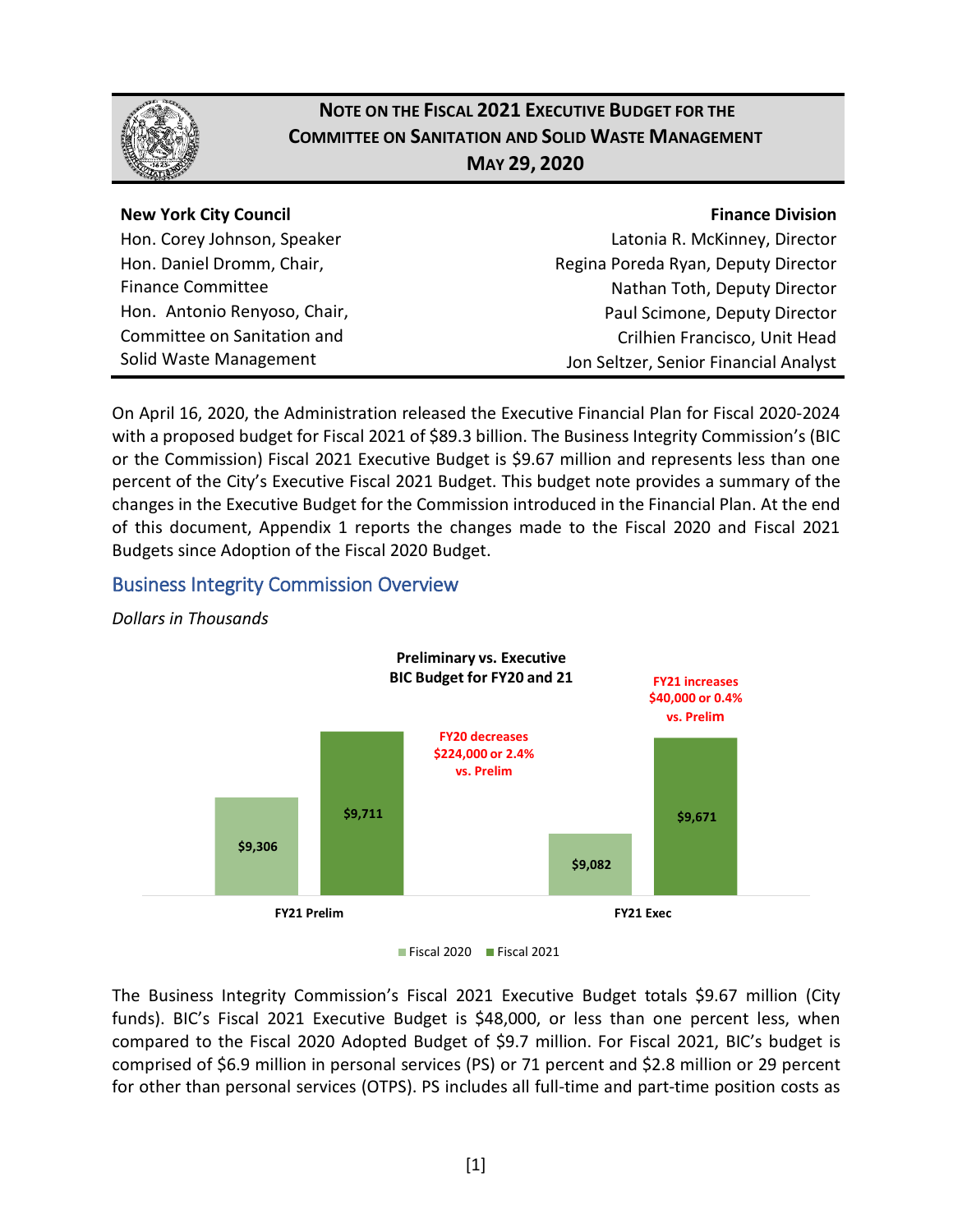well as overtime. OTPS includes property, equipment, supplies, and services contracted out to private entities.

### Fiscal 2021 Executive Budget Highlights

Major changes introduced in the Executive Plan include the following.

### *Other Adjustments*

• **Lease Adjustment.** The Fiscal 2021 Executive Plan includes an increase of \$29,130 in Fiscal 2021 for a lease adjustment.

#### *Re-estimates*

- **Other than Personal Services Accrual.** The Fiscal 2021 Executive Plan includes a reestimate of \$146,000 in Fiscal 2020 as BIC realigned its spending forecast for OTPS.
- **Personal Services Accrual.** The Fiscal 2021 Executive Plan includes a re-estimate and reduction of \$84,000 in Fiscal 2020 as BIC realigned its spending forecast for personal services.
- **Vacancy Reduction.** The Fiscal 2021 Executive Plan includes a re-estimate and reduction of \$73,000 in Fiscal 2021 and in the outyears with the elimination of one vacancy.

#### **Revenue**

For Fiscal 2021, BIC projects to collect \$4.9 million in revenue, a decrease of \$1.7 million or two and a half percent when compared to the Fiscal 2020 Adopted Budget of \$6.6 million. Due to the agency's license/registration application process running on a two-year renewal cycle, the Fiscal 2021 application renewal will be lower than Fiscal 2020.

| Dollars in Thousands         |             |             |             |                         |             |                    |  |
|------------------------------|-------------|-------------|-------------|-------------------------|-------------|--------------------|--|
|                              | <b>FY18</b> | <b>FY19</b> | <b>FY20</b> | <b>Executive y Plan</b> |             | <i>*Difference</i> |  |
| <b>Revenue Sources</b>       | Actual      | Actual      | Adopted     | <b>FY20</b>             | <b>FY21</b> | <b>FY20-FY21</b>   |  |
| Licenses                     | \$5,300     | \$3,600     | \$5,300     | \$5,300                 | \$3,600     | (51,700)           |  |
| <b>Investigation Fees</b>    | 122         | 122         | 122         | 175                     | 122         |                    |  |
| <b>Wholesale Markets</b>     | 202         | 411         | 202         | 300                     | 202         |                    |  |
| Administrative Violations    | 585         | 1,000       | 1,000       | 1,000                   | 1,000       |                    |  |
| <b>Federal Reimbursement</b> | 3           |             | 0           | 4                       | 0           |                    |  |
| <b>Asset Forfeitures</b>     | 241         | 251         | $\Omega$    | 200                     | 0           |                    |  |
| <b>TOTAL</b>                 | \$6,453     | \$5,386     | \$6,624     | \$6,979                 | \$4,924     | (51,700)           |  |

*\*The difference of Fiscal 2020 Adopted compared to Fiscal 2021 Executive Budget.*